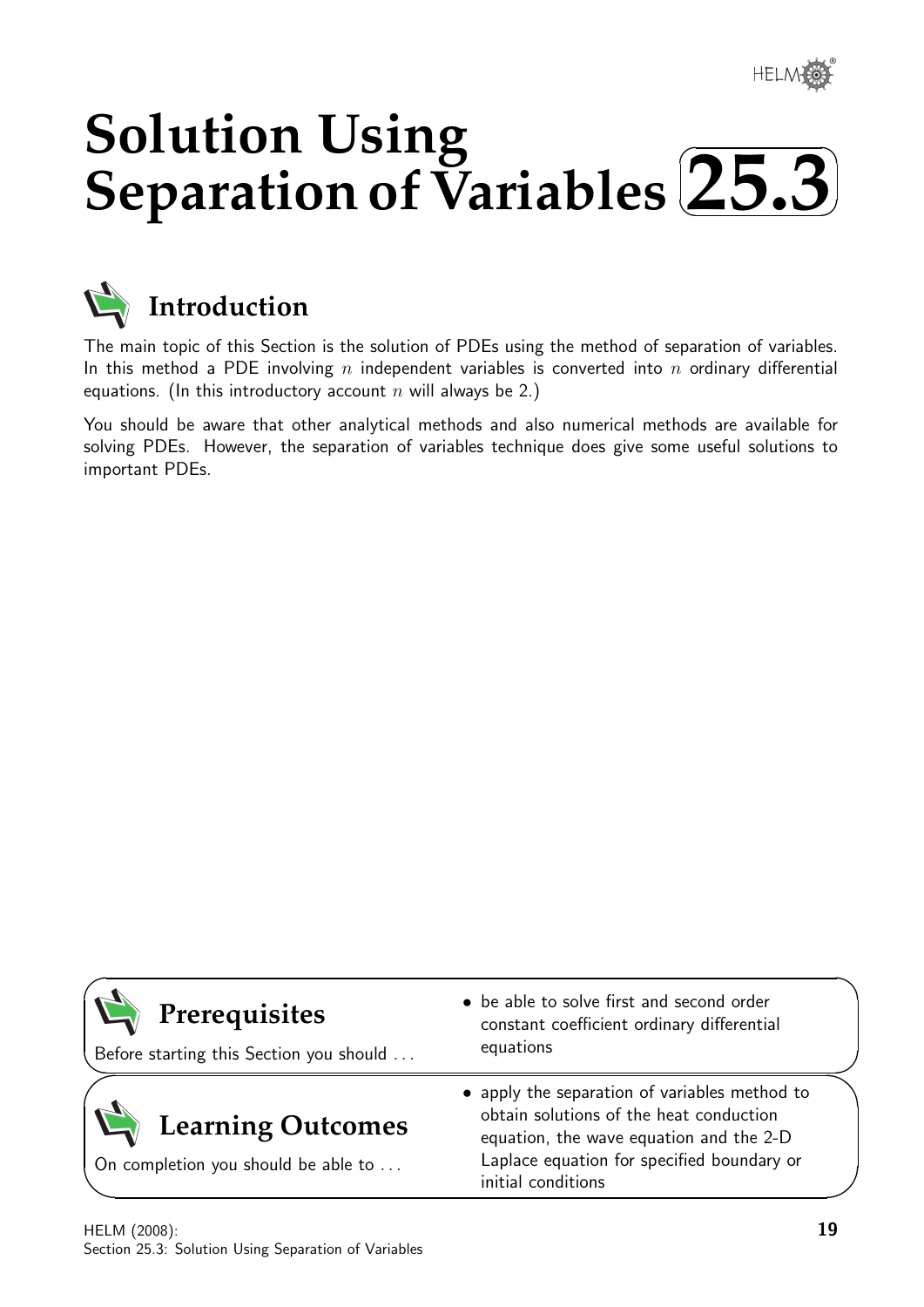# **1. Solution of important PDEs**

We shall just consider two analytic solution techniques for PDEs:

- (a) Direct integration
- (b) Separation of variables

The method of direct integration is a straightforward extension of solving very simple ODEs by integration, and will be considered first. The method of separation of variables is more important and we will study it in detail shortly.

You should note that many practical problems involving PDEs have to be solved by numerical methods but that is another story (introduced in HELM 32 and HELM 33).

**Task**  
Solve the ODE  

$$
\frac{d^2y}{dx^2} = x^2 + 2
$$

given that  $y = 1$  when  $x = 0$  and  $\frac{dy}{dx}$  $\frac{dy}{dx} = 2$  when  $x = 0$ .

First find  $\frac{dy}{dx}$  $\frac{dy}{dx}$  by integrating once, not forgetting the arbitrary constant of integration:

Your solution

#### **Answer** dy  $\frac{dy}{dx} =$  $x^3$  $+ 2x + A$

3

Now find  $y$  by integrating again, not forgetting to include another arbitrary constant:

**Your solution**  
**Answer**  

$$
y = \frac{x^4}{12} + x^2 + Ax + B
$$

Now find  $A$  and  $B$  by inserting the two given initial conditions and so find the solution:

**Your solution**  
\n**Answer**  
\n
$$
y(0) = 1
$$
 gives  $B = 1$   $y'(0) = 2$  gives  $A = 2$   
\nso the required solution is  
\n
$$
y = \frac{x^4}{12} + x^2 + 2x + 1
$$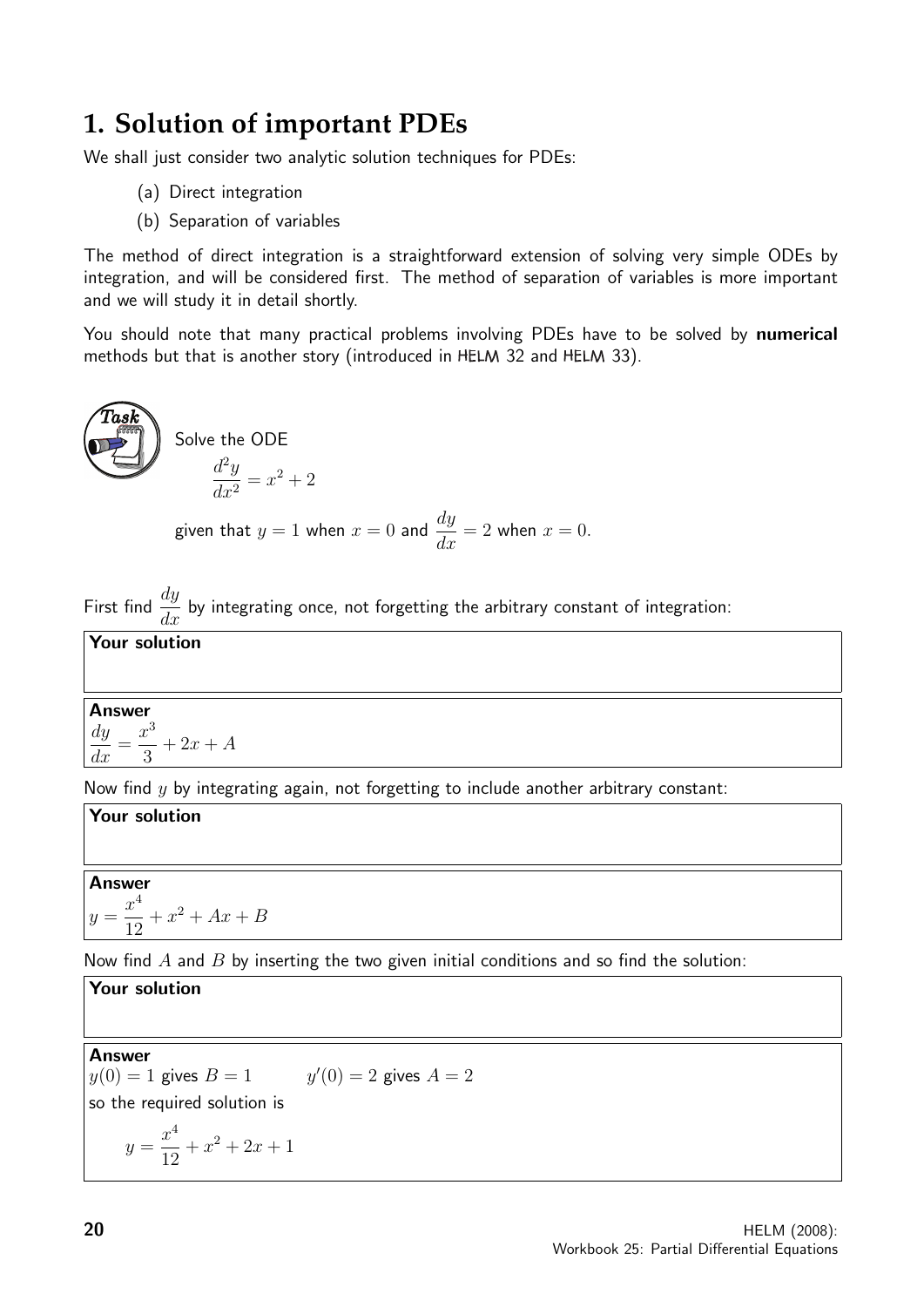

Consider now a similar type of PDE i.e. one that can also be solved by direct integration. Suppose we require the general solution of

$$
\frac{\partial^2 u}{\partial x^2} = 2xe^t
$$

where  $u$  is a function of  $x$  and  $t$ . Integrating with respect to  $x$  gives us

$$
\frac{\partial u}{\partial x} = x^2 e^t + f(t)
$$

where the arbitrary function  $f(t)$  replaces the normal "arbitrary constant" of ordinary integration. This function of t only is needed because we are integrating "partially" with respect to  $x$  i.e. we are reversing a partial differentiation with respect to  $x$  at constant  $t$ .

Integrating again with respect to  $x$  gives the general solution:

$$
u = \frac{x^3}{3}e^t + x f(t) + g(t)
$$

where  $g(t)$  is a second arbitrary function. We have now obtained the general solution of the given PDE but to find the arbitrary function we must know two initial conditions. Suppose, for the sake of example, that these conditions are

$$
u(0,t) = t , \qquad \frac{\partial u}{\partial x}(0,t) = e^t
$$

Inserting the first of these conditions into the general solution gives  $g(t) = t$ .

Inserting the second condition into the general solution gives  $f(t) = e^t$ .

So the final solution is  $u =$  $x^3$ 3  $e^t + xe^t + t.$ 



Solve the PDE

$$
\frac{\partial^2 u}{\partial x \partial y} = \sin x \cos y
$$

subject to the conditions

$$
\frac{\partial u}{\partial x} = 2x \text{ at } y = \frac{\pi}{2}, \quad u = 2\sin y \text{ at } x = \pi.
$$

First integrate the PDE with respect to y: (it is equally valid to integrate first with respect to x). Don't forget the appropriate arbitrary function.

## Your solution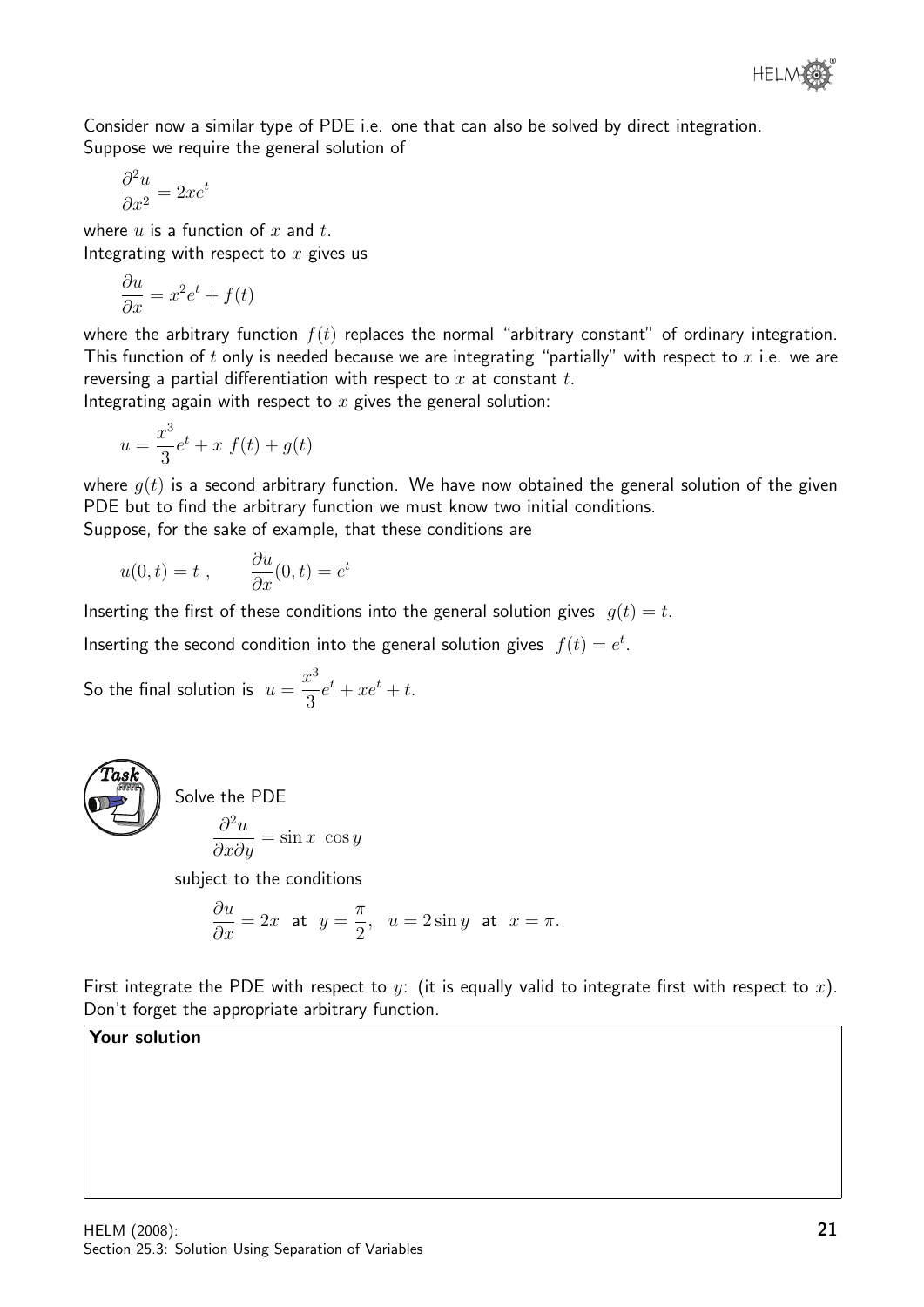Answer Recall that  $\frac{\partial^2 u}{\partial x^2}$  $\frac{\partial}{\partial x \partial y} =$  $\frac{\partial}{\partial y}\left(\frac{\partial u}{\partial x}\right)$ Hence integration with respect to y gives  $\frac{\partial u}{\partial x}$  $rac{\partial x}{\partial x} = \sin x \sin y + f(x)$ Since one of the given conditions is on  $\frac{\partial u}{\partial x}$  $\frac{\partial \alpha}{\partial x}$ , impose this condition to determine the arbitrary function  $f(x)$ : Your solution Answer At  $y = \pi/2$  the condition gives  $\sin x \sin \pi/2 + f(x) = 2x$  i.e.  $f(x) = 2x - \sin x$ So  $\frac{\partial u}{\partial x} = \sin x \sin y + 2x - \sin x$ Now integrate again to determine  $u$ : Your solution Answer Integrating now with respect to x gives  $u = -\cos x \sin y + x^2 + \cos x + g(y)$ Next, obtain the arbitrary function  $g(y)$ : Your solution Answer The condition  $u(\pi, y) = 2 \sin y$  gives  $-\cos \pi \sin y + \pi^2 + \cos \pi + g(y) = 2 \sin y$ ∴  $\sin y + \pi^2 - 1 + g(y) = 2 \sin y$  $\therefore$  g(y) = sin y + 1 -  $\pi^2$ Now write down the final answer for  $u(x, y)$ : Your solution Answer  $u(x, y) = x^2 + \cos x(1 - \sin y) + \sin y + 1 - \pi^2$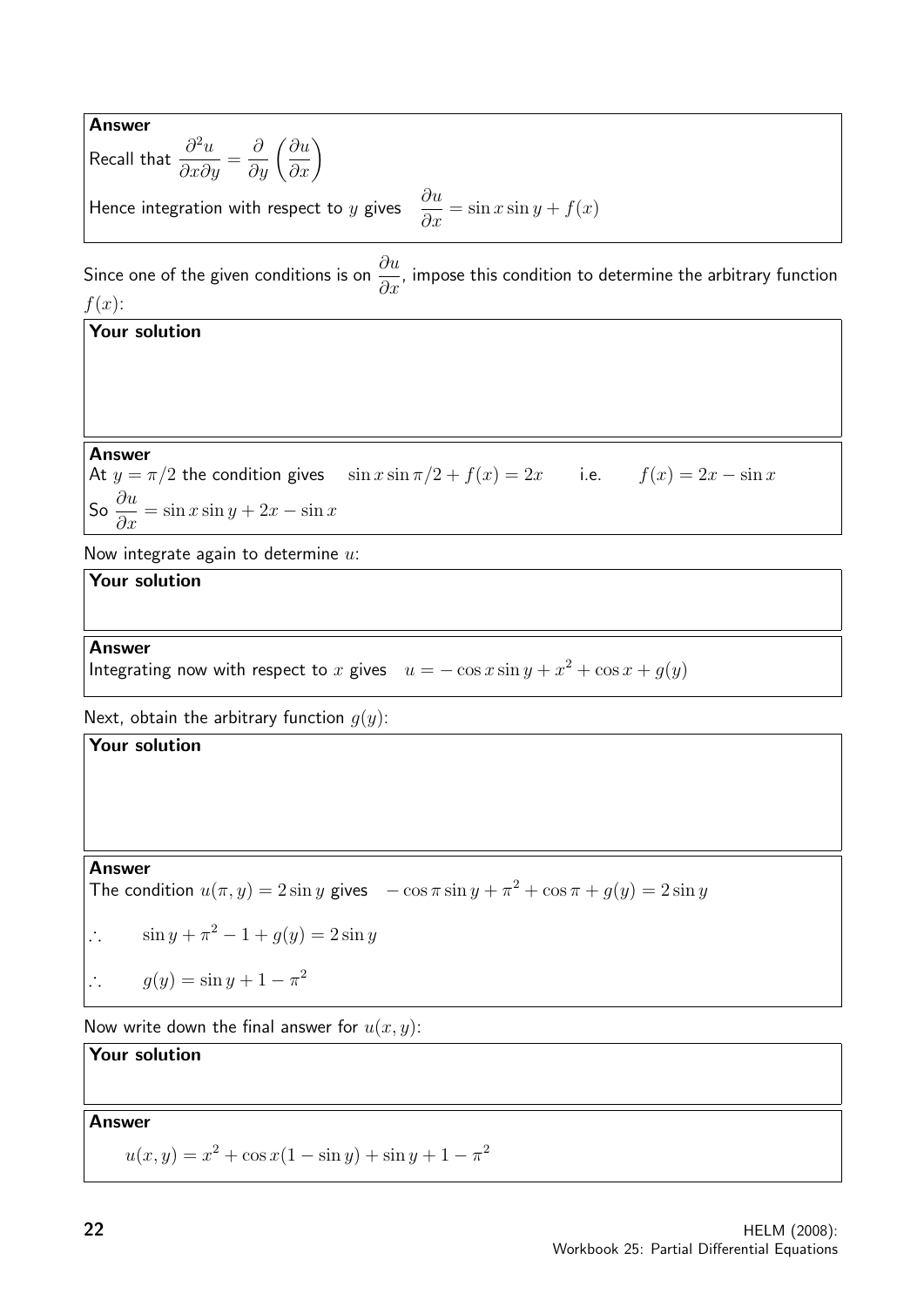

# **2. Method of separation of variables - general approach**

In Section 25.2 we showed that

(a)  $u(x, y) = \sin x \cosh y$ 

is a solution of the two-dimensional Laplace equation

(b) 
$$
u(x,t) = e^{-2\pi^2 t} \sin \pi x
$$

is a solution of the one-dimensional heat conduction equation

(c) 
$$
u(x,t) = u_0 \sin\left(\frac{\pi x}{\ell}\right) \cos\left(\frac{\pi ct}{\ell}\right)
$$

is a solution of the one-dimensional wave equation.

All three solutions here have a specific form: in (a)  $u(x, y)$  is a product of a function of x alone,  $\sin x$ , and a function of y alone,  $\cosh y$ . Similarly, in both (b) and (c),  $u(x, t)$  is a product of a function of x alone and a function of t alone.

The method of separation of variables involves finding solutions of PDEs which are of this product form. In the method we assume that a solution to a PDE has the form.

$$
u(x,t) = X(x)T(t) \qquad \text{(or} \qquad u(x,y) = X(x)Y(y))
$$

where  $X(x)$  is a function of x only,  $T(t)$  is a function of t only and  $Y(y)$  is a function y only.

You should note that not all solutions to PDEs are of this type; for example, it is easy to verify that

$$
u(x,y) = x^2 - y^2
$$

(which is **not** of the form  $u(x, y) = X(x)Y(y)$ ) is a solution of the Laplace equation.

However, many interesting and useful solutions of PDEs are obtainable which are of the product form. We shall firstly consider the types of solution obtainable for our three basic PDEs using trial solutions of the product form.

### **Heat conduction equation**

$$
\frac{\partial^2 u}{\partial x^2} = \frac{1}{k} \frac{\partial u}{\partial t} \qquad k > 0 \tag{1}
$$

Assuming that

$$
u = X(x)T(t)
$$
  
then = XT for short

$$
\frac{\partial u}{\partial x} = \frac{dX}{dx} T = X'T \text{ for short}
$$

$$
\frac{\partial^2 u}{\partial x^2} = \frac{d^2 X}{dx^2} T = X''T
$$
 for short

$$
\frac{\partial u}{\partial t} = X \frac{dT}{dt} = XT' \text{ for short}
$$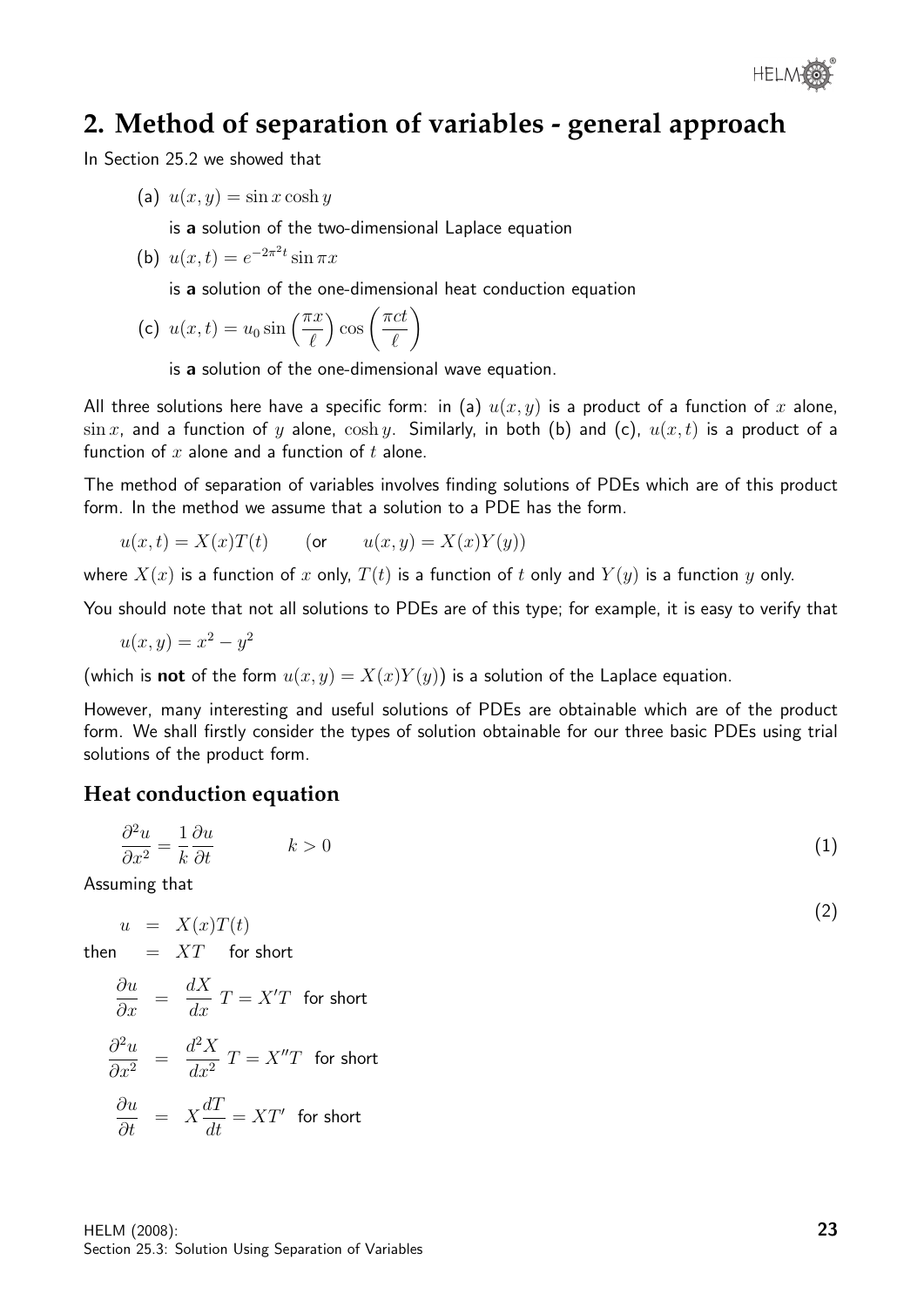Substituting into the original PDE (1)

$$
X''T = \frac{1}{k}XT'
$$

which can be re-arranged as

$$
\frac{X''}{X} = \frac{1}{k}\frac{T'}{T}
$$
\n<sup>(3)</sup>

Now the left-hand side of (3) involves functions of x only and the right-hand side expression contain functions of t only. Thus altering the value of t cannot change the left-hand side of  $(3)$  i.e. it stays constant. Hence so must the right-hand side be constant. We conclude that  $T(t)$  is a function such that

$$
\frac{1}{k}\frac{T'}{T} = K\tag{4}
$$

where  $K$  is a constant whose sign is yet to be determined.

By a similar argument, altering the value of x cannot change the right-hand side of (3) and consequently the left-hand side must be a constant, i.e.

$$
\frac{X''}{X} = K\tag{5}
$$

We see that the effect of assuming a product trial solution of the form (2) converts the PDE (1) into the two ODEs (4) and (5).

Both these ODEs are types whose solution we revised at the beginning of this Workbook but we shall not attempt to solve them yet. In particular the solution of  $(5)$  depends on whether the constant K is positive or negative.

### Wave equation

$$
\frac{\partial^2 u}{\partial x^2} = \frac{1}{c^2} \frac{\partial^2 u}{\partial t^2} \tag{6}
$$



for the wave equation and find the two ODEs satisfied by  $X(x)$  and  $T(t)$ .

First obtain 
$$
\frac{\partial^2 u}{\partial x^2}
$$
 and  $\frac{\partial^2 u}{\partial t^2}$ :  
\n**Your solution**  
\n**Answer**  
\n $u = X(x)T(t)$  gives  $\frac{\partial^2 u}{\partial x^2} = X''T$  and  $\frac{\partial^2 u}{\partial t^2} = XT''$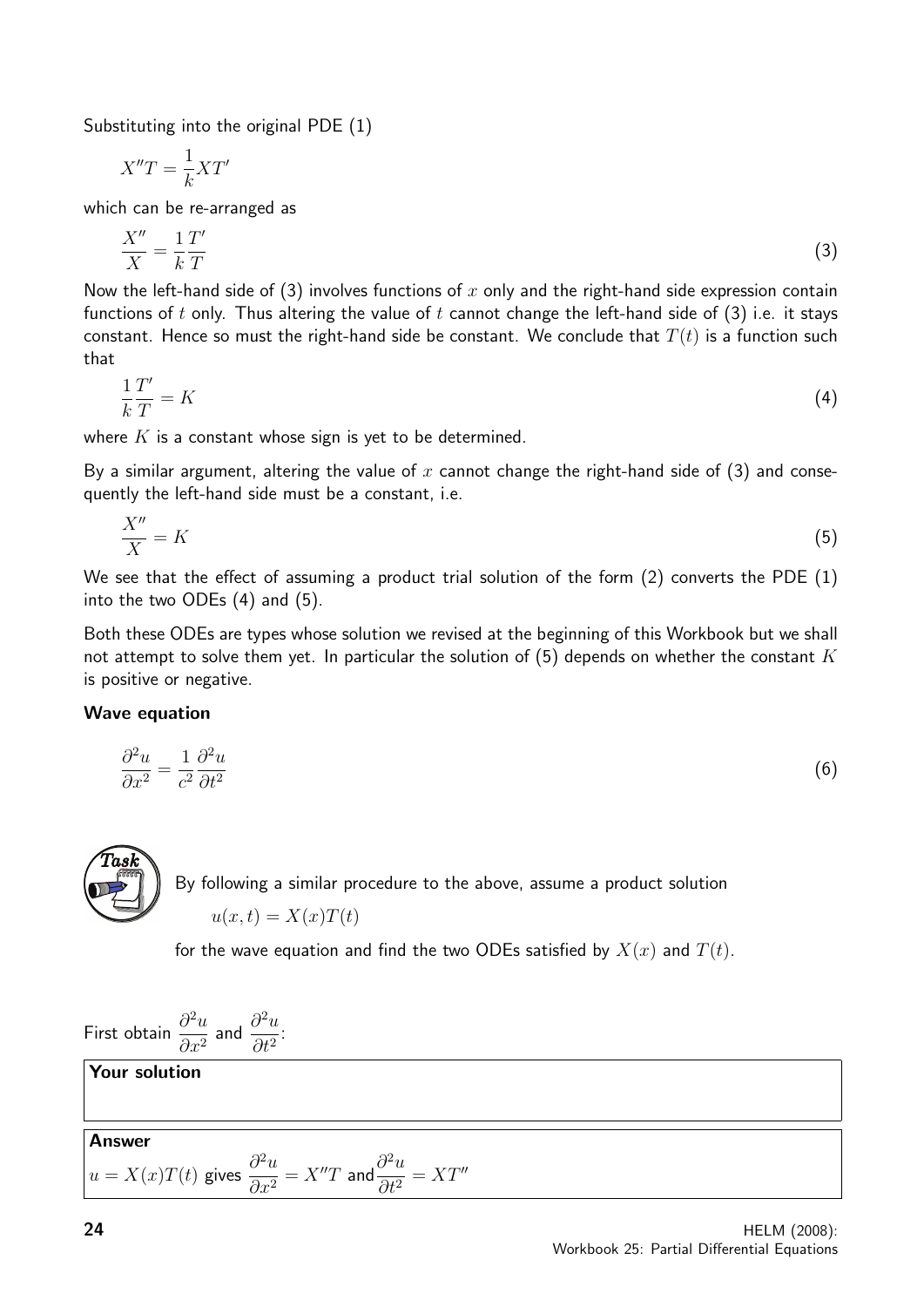

Now substitute these results into (6) and transpose so the variables are separated i.e. all functions of  $x$  are on the left-hand side, all funtions of  $t$  on the right-hand side:

### Your solution

### Answer

We get  $X''T = \frac{1}{\epsilon}$  $\frac{1}{c^2}XT''$  and, transposing,  $\frac{X''}{X}$ = 1  $c^2$  $T''$ T

Finally, write down the required ordinary differential equations:

Your solution Answer Equating both sides to the same constant  $K$  gives  $X''$  $\boldsymbol{X}$  $= K$  or  $d^2X$  $dx^2$  $- K X = 0$  (7) and 1  $c^2$  $T''$ T  $= K$  or  $d^2T$  $dt^2$  $- K c^2 T = 0$  (8)

The solution of the ODEs (7) and (8) has been obtained earlier, and will depend on the sign of  $K$ .

## Laplace's equation

$$
\frac{\partial^2 u}{\partial x^2} + \frac{\partial^2 u}{\partial y^2} = 0\tag{9}
$$



Separating the variables for Laplace's equation follows similar lines to the previous Task. Obtain the ODEs satisfied by  $X(x)$  and  $Y(y)$ .

### Your solution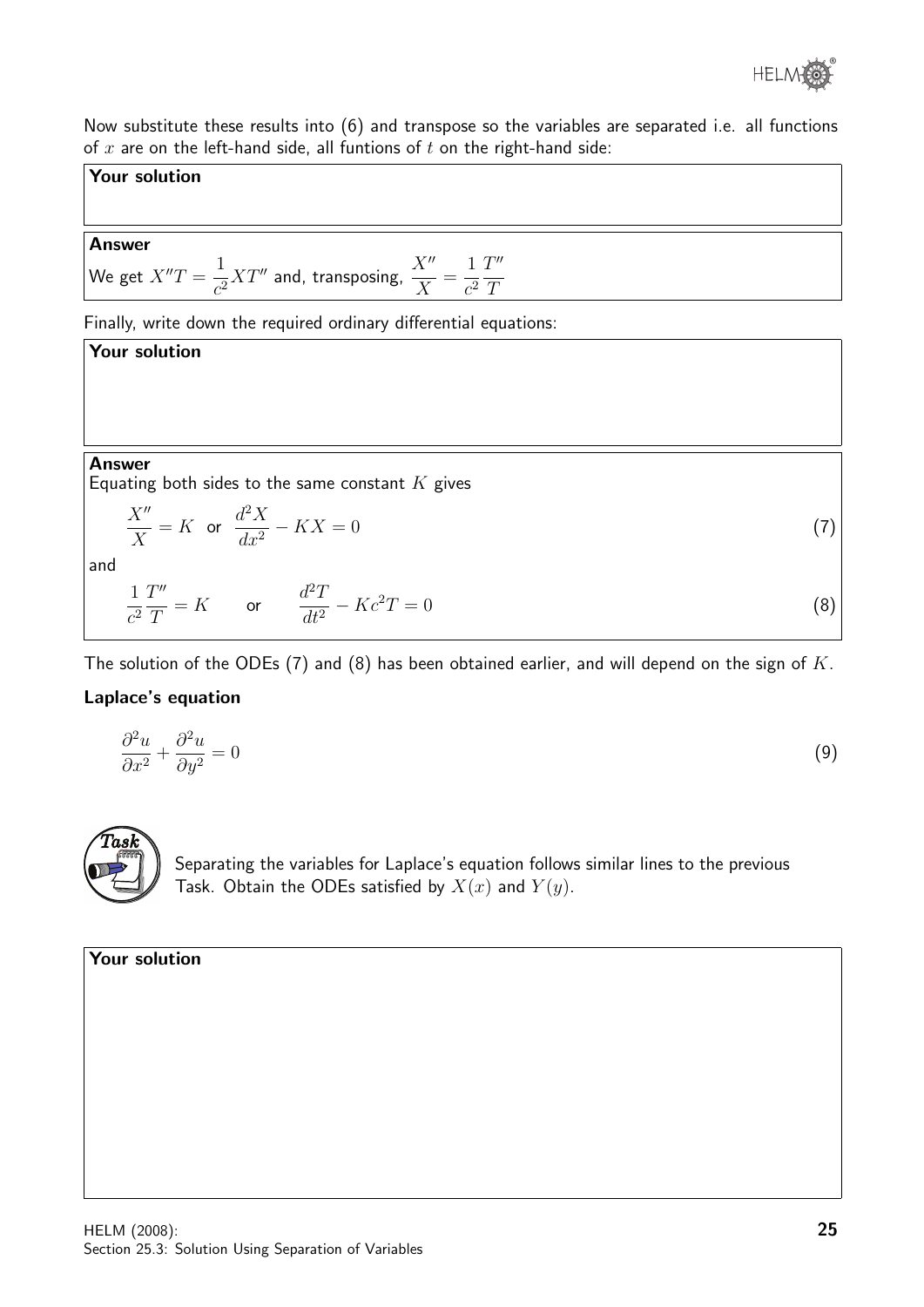Answer

Assuming  $u(x,y) = X(x)Y(y)$  leads to:  $\frac{\partial^2 u}{\partial x^2}$  $\partial x^2$  $=X''Y$   $\frac{\partial^2 u}{\partial x^2}$  $\partial y^2$  $= XY''$  so  $X''Y + XY'' = 0$  or  $\frac{X''}{Y}$  $\boldsymbol{X}$  $=-\frac{Y''}{Y}$ Y Equating each side to a constant  $K$  $X''$  $\boldsymbol{X}$  $= K$  or  $d^2X$  $dx^2$  $- K X = 0$  (10a)

$$
\frac{Y''}{Y} = -K \quad \text{or} \quad \frac{d^2Y}{dy^2} + KY = 0 \tag{10b}
$$

(Note carefully the different signs in the two ODEs. Yet again the sign of the "separation constant"  $K$  will determine the solutions.)

# **3. Method of separation of variables - specific solutions**

We shall now study some specific problems which can be fully solved by the separation of variables method.

**Example 3**  
Solve the heat conduction equation  

$$
\frac{\partial^2 u}{\partial x^2} = \frac{1}{2} \frac{\partial u}{\partial t}
$$
over  $0 < x < 3$ ,  $t > 0$  for the boundary conditions  
 $u(0, t) = u(3, t) = 0$   
and the initial condition  
 $u(x, 0) = 5 \sin 4\pi x$ .

### Solution

Assuming  $u(x, t) = X(x)T(t)$  gives rise to the differential equations (4) and (5) with the parameter  $k = 2$ :  $\frac{dT}{dt} = 2KT$   $\frac{d}{d}$  ${}^{2}X$  $\frac{d^{2}X}{dx^{2}} = KX$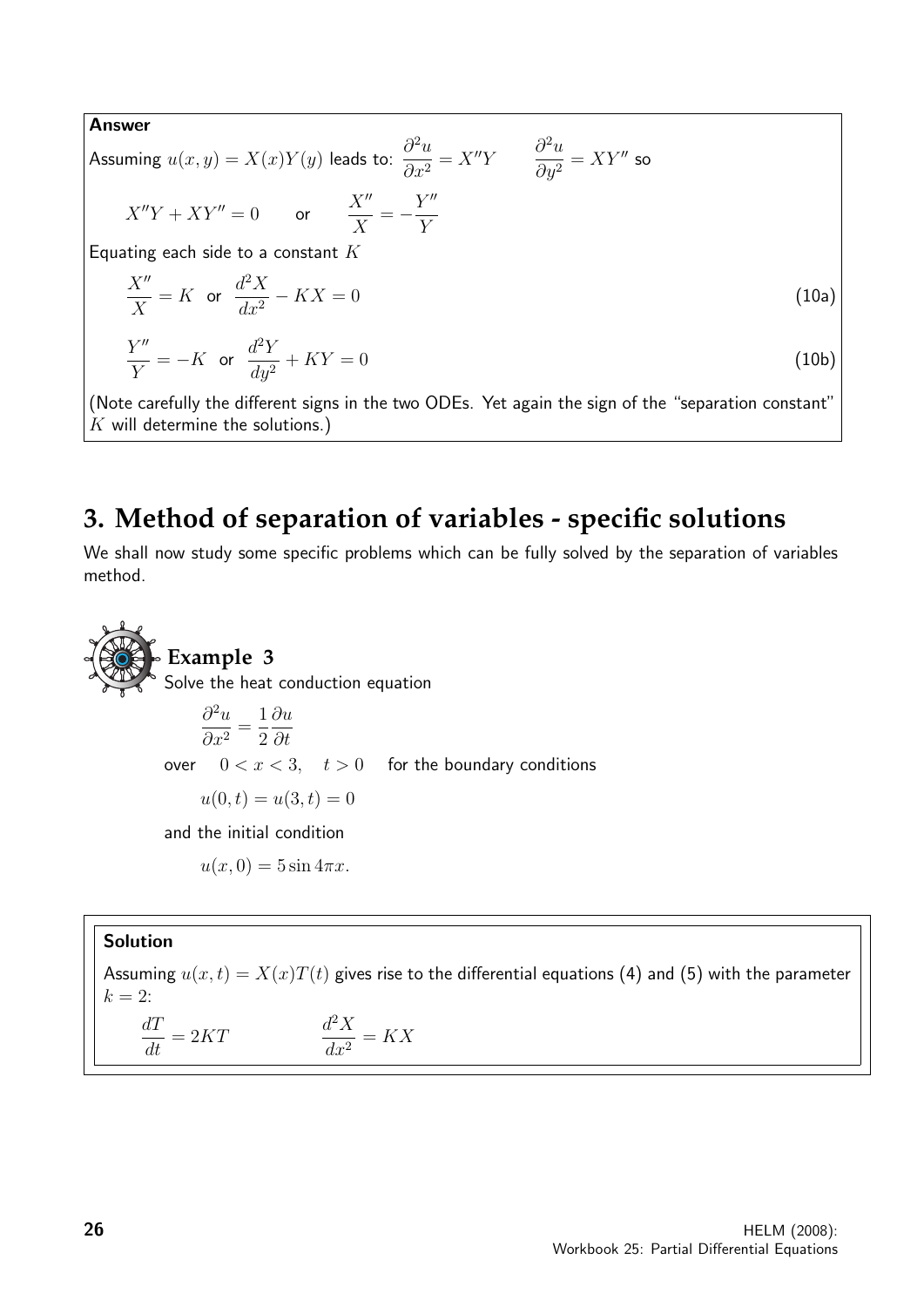The  $T$  equation has general solution

$$
T = Ae^{2Kt}
$$

which will increase exponentially with increasing  $t$  if  $K$  is positive and decrease with  $t$  if  $K$  is negative. In any physical problem the latter is the meaningful situation. To emphasise that  $K$  is being taken as negative we put

 $K = -\lambda^2$ 

so

$$
T = Ae^{-2\lambda^2 t}.
$$

The  $X$  equation then becomes

$$
\frac{d^2X}{dx^2} = -\lambda^2 X
$$

which has solution

 $X(x) = B \cos \lambda x + C \sin \lambda x.$ 

Hence

$$
u(x,t) = X(x)T(t) = (D\cos\lambda x + E\sin\lambda x)e^{-2\lambda^2t}
$$
\n<sup>(11)</sup>

where  $D = AB$  and  $E = AC$ .

(You should always try to keep the number of arbitrary constants down to an absolute minimum by multiplying them together in this way.)

We now insert the initial and boundary conditions to obtain the constant  $D$  and E and also the separation constant  $\lambda$ .

The initial condition  $u(0, t) = 0$  gives

$$
(D\cos 0 + E\sin 0)e^{-2\lambda^2 t} = 0 \qquad \text{for all } t.
$$

Since  $\sin 0 = 0$  and  $\cos 0 = 1$  this must imply that  $D = 0$ . The other initial condition  $u(3, t) = 0$  then gives

$$
E\sin(3\lambda)e^{-2\lambda^2t} = 0 \qquad \text{for all } t.
$$

We cannot deduce that the constant  $E$  has to be zero because then the solution (11) would be the trivial solution  $u \equiv 0$ . The only sensible deduction is that

 $\sin 3\lambda = 0$  i.e.  $3\lambda = n\pi$  (where *n* is some integer). Hence solutions of the form (11) satisfying the 2 boundary conditions have the form

$$
u(x,t) = E_n \sin\left(\frac{n\pi x}{3}\right) e^{-\frac{2n^2\pi^2 t}{9}}
$$

where we have written  $E_n$  for E to allow for the possibility of a different value for the constant for each different value of  $n$ .

We obtain the value of n by using the initial condition  $u(x, 0) = 5 \sin 4\pi x$  and forcing this solution to agree with it. That is,

$$
u(x, 0) = E_n \sin\left(\frac{n\pi x}{3}\right) = 5\sin 4\pi x
$$

HELM (2008): Section 25.3: Solution Using Separation of Variables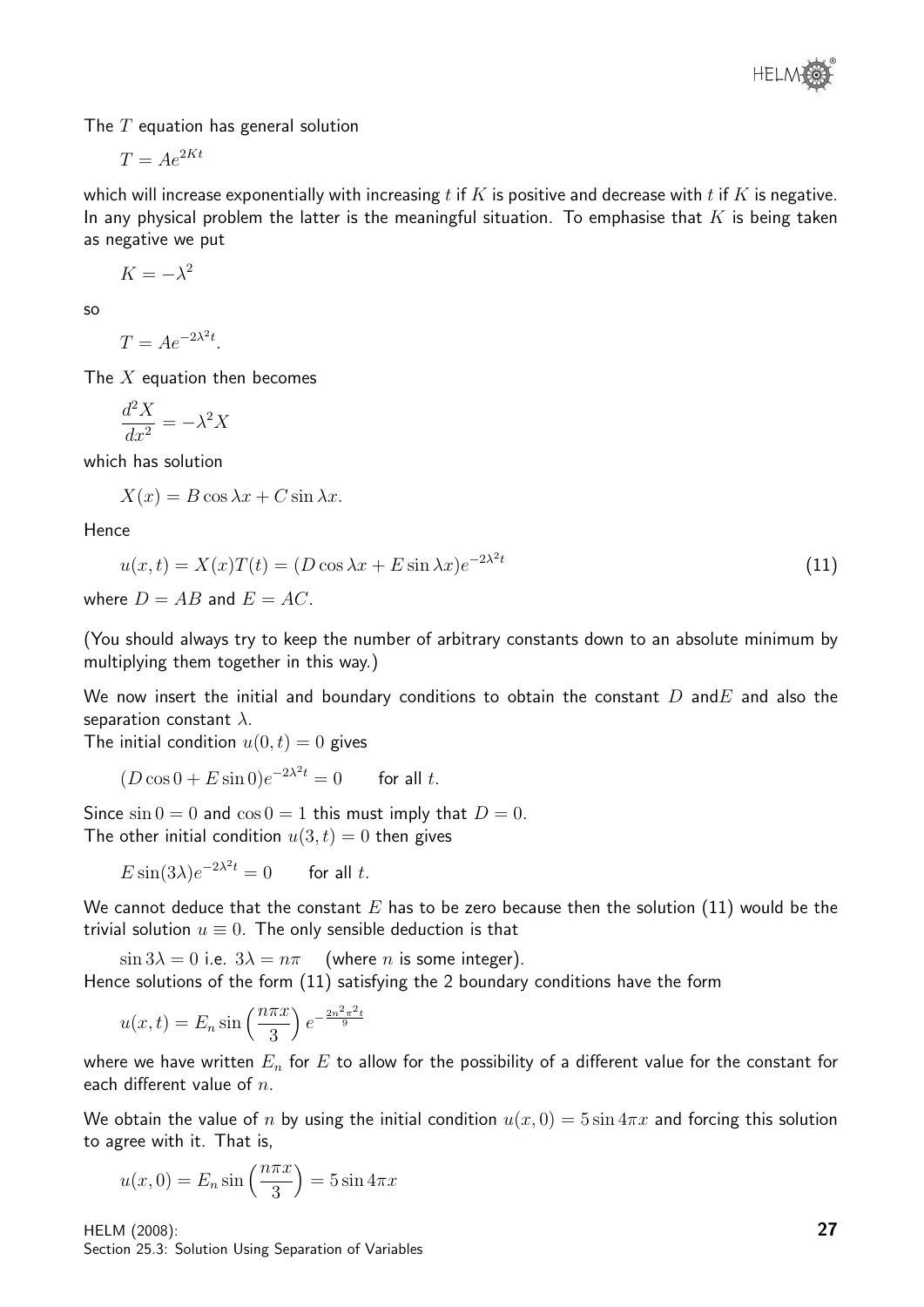so we must choose  $n = 12$  with  $E_{12} = 5$ . Hence, finally,

$$
u(x,t) = 5\sin\left(\frac{12\pi x}{3}\right)e^{-\frac{2}{9}(12)^2\pi^2 t} = 5\sin(4\pi x)e^{-32\pi^2 t}.
$$



Solve the 1-dimensional wave equation  $^{2}u$  $\frac{\partial}{\partial x^2} =$ 1 16  $\partial^2 u$  $\frac{\partial^2 u}{\partial t^2}$  for  $0 < x < 2$ ,  $t > 0$ The boundary conditions are

$$
u(0,t) = u(2,t) = 0
$$

The initial conditions are

(i) 
$$
u(x, 0) = 6 \sin \pi x - 3 \sin 4\pi x
$$
 (ii)  $\frac{\partial u}{\partial t}(x, 0) = 0$ 

Firstly, either using (7) and (8) or by working from first principles assuming the product solution

$$
u(x,t) = X(x)T(t),
$$

write down the ODEs satisfied by  $X(x)$  and  $T(t)$ :

### Your solution

Answer  
\n
$$
\frac{X''}{X} = K \qquad \frac{T''}{16T} = K
$$

Now decide on the appropriate sign for  $K$  and then write down the solution to these equations:

# Your solution

#### Answer

Choosing K as negative (say  $K = -\lambda^2$ ) will produce Sinusoidal solutions for X and T which are appropriate in the context of the wave equation where oscillatory solutions can be expected. Then  $X'' = -\lambda^2 X$  gives

 $X = A \cos \lambda x + B \sin \lambda x$  $\frac{u}{16\lambda^2}$ 

Similarly 
$$
T'' = -16\lambda^2 T
$$
 gives

 $T = C \cos 4\lambda t + D \sin 4\lambda t$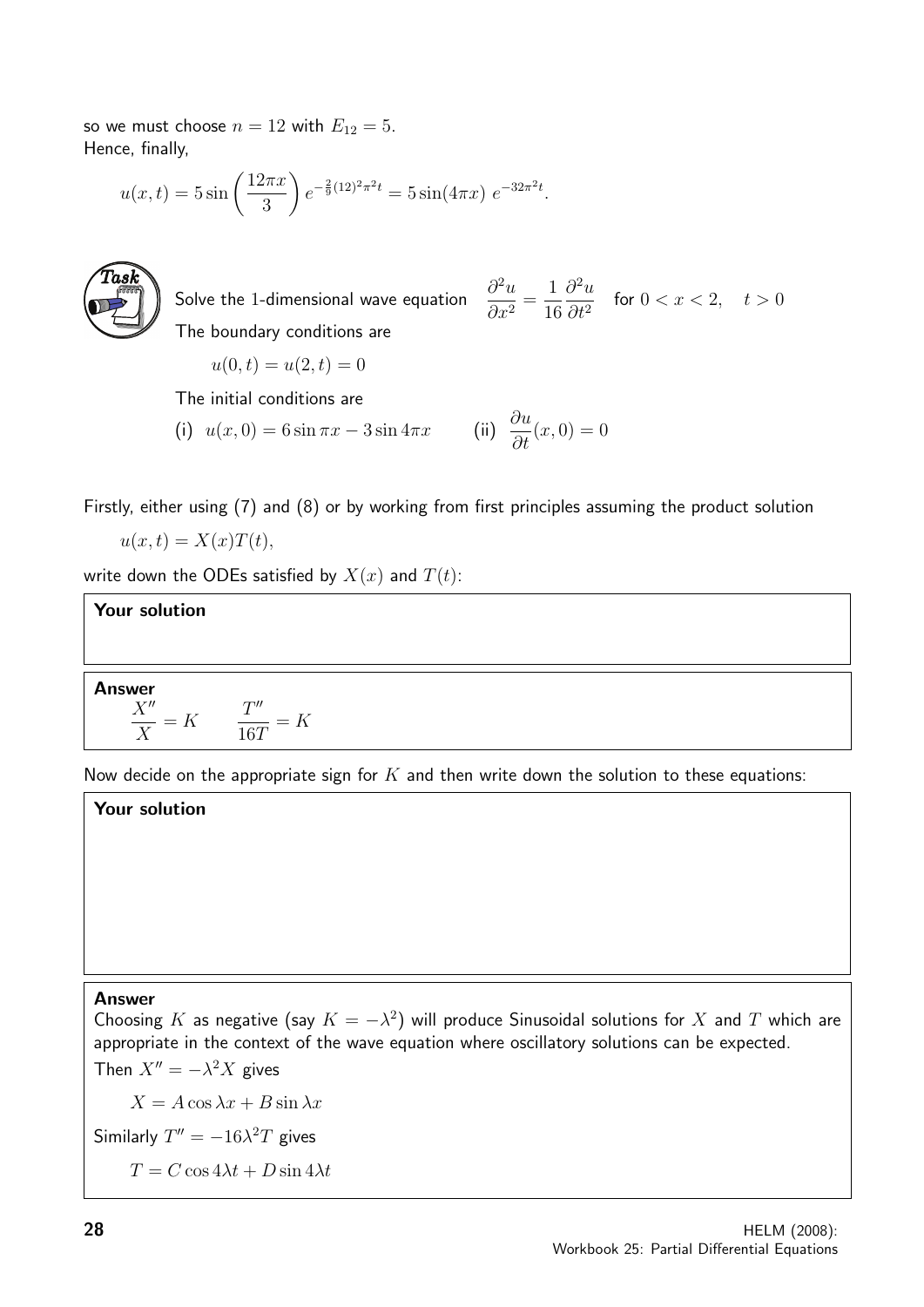

Now obtain the general solution  $u(x, t)$  by multiplying  $X(x)$  by  $T(t)$  and insert the two boundary conditions to obtain information about two of the constants:

## Your solution

#### Answer

 $u(x, t) = (A \cos \lambda x + B \sin \lambda x)(C \cos 4\lambda t + D \sin 4\lambda t)$  $u(0, t) = 0$  for all t gives

 $A(C \cos 4\lambda t + D \sin 4\lambda t) = 0$ 

which implies that  $A = 0$ .

 $u(2, t) = 0$  for all t gives

$$
B\sin 2\lambda(C\cos 4\lambda t + D\sin 4\lambda t) = 0
$$

so, for a non-trivial solution,

 $\sin 2\lambda = 0$  i.e.  $\lambda =$  $n\pi$ 2 for some integer  $n$ .

At this stage we write the solution as

$$
u(x,t) = \sin\left(\frac{n\pi x}{2}\right) \ (E\cos 2n\pi t + F\sin 2n\pi t)
$$

where we have multiplied constants and put  $E = BC$  and  $F = BD$ .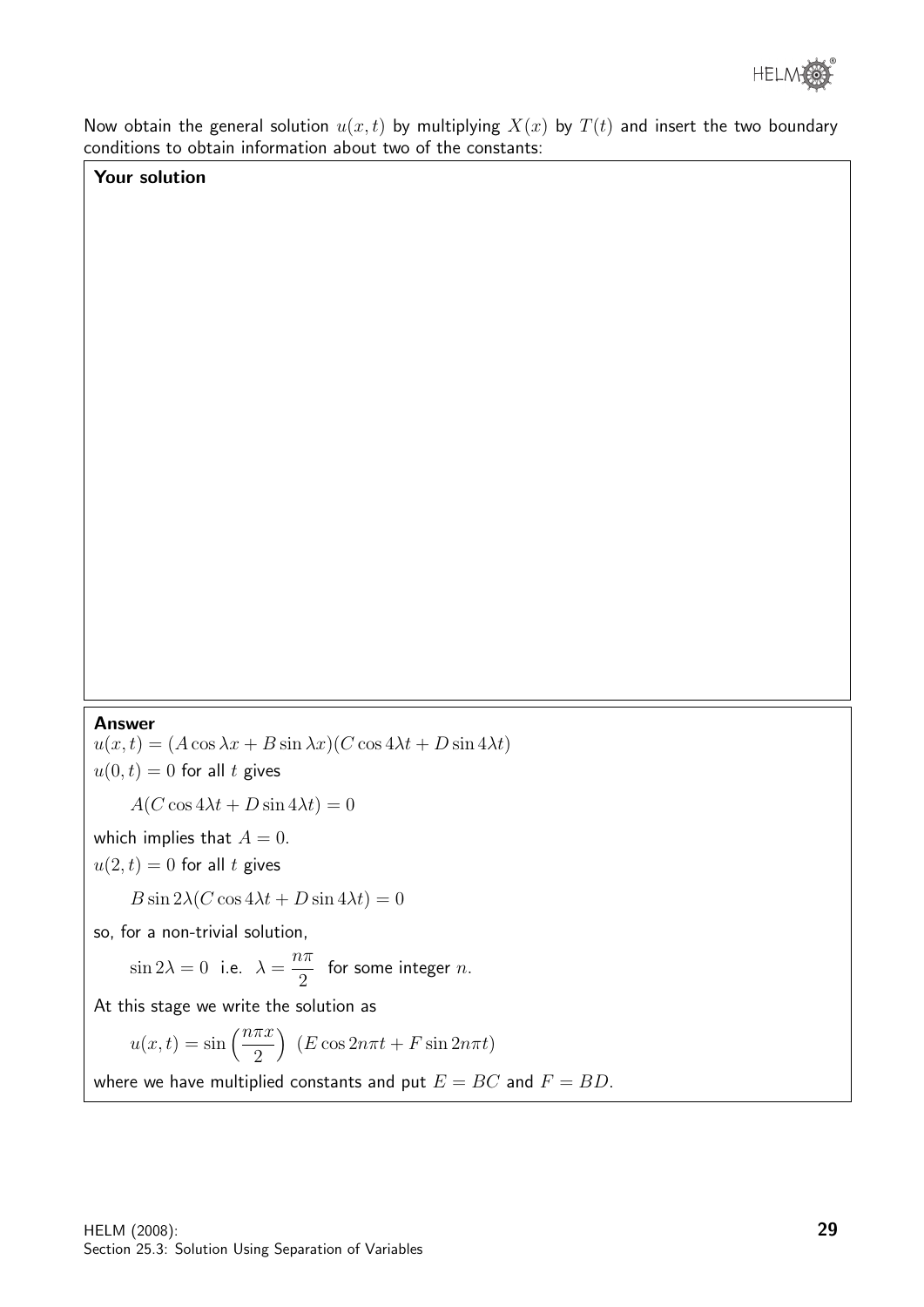Now insert the initial condition

$$
\frac{\partial u}{\partial t}(x,0) = 0 \quad \text{for all } x \qquad 0 < x < 2.
$$

and deduce the value of  $F$ :

| Your solution                                                                                                                 |
|-------------------------------------------------------------------------------------------------------------------------------|
|                                                                                                                               |
|                                                                                                                               |
|                                                                                                                               |
|                                                                                                                               |
|                                                                                                                               |
| <b>Answer</b>                                                                                                                 |
| Differentiating partially with respect to $t$                                                                                 |
| $\frac{\partial u}{\partial t} = \sin\left(\frac{n\pi x}{2}\right) \left(-2n\pi E \sin 2n\pi t + 2n\pi F \cos 2n\pi t\right)$ |
| so at $t=0$                                                                                                                   |
| $\frac{\partial u}{\partial t}(x,0) = \sin\left(\frac{n\pi x}{2}\right)2n\pi F = 0$                                           |
| from which we must have that $F = 0$ .                                                                                        |

Finally using the other the initial condition  $u(x, 0) = 6 \sin(\pi x) - 3 \sin(4\pi x)$  deduce the form of  $u(x, t)$ :

# Your solution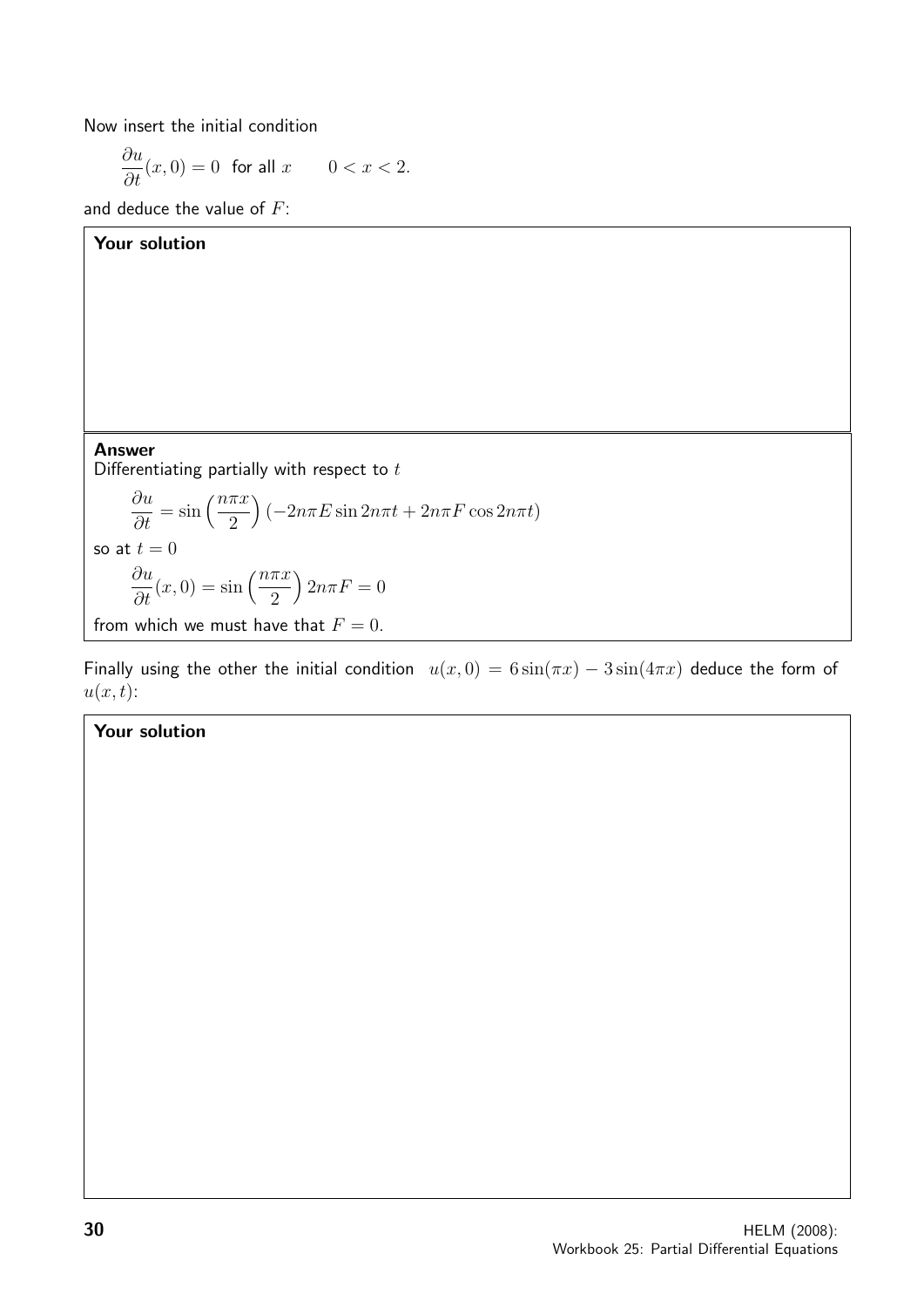

### Answer

At this stage the solution reads

$$
u(x,t) = E \sin\left(\frac{n\pi x}{2}\right) \cos(2n\pi t) \tag{12}
$$

We now have to insert the last condition i.e. the initial condition

$$
u(x,0) = 6\sin\pi x - 3\sin 4\pi x\tag{13}
$$

This seems strange because, putting  $t = 0$  in our solution (12) suggests

$$
u(x,0) = E \sin\left(\frac{n\pi x}{2}\right)
$$

At this point we seem to have incompatability because no single value of n will enable us to satisfy (13). However, in the solution (12), any positive integer value of  $n$  is acceptable and we can in fact, superpose solutions of the form (12) and still have a valid solution to the PDE Hence we first write, instead of (12)

$$
u(x,t) = \sum_{n=1}^{\infty} E_n \sin\left(\frac{n\pi x}{2}\right) \cos(2n\pi t)
$$
 (14)

from which

$$
u(x,0) = \sum_{n=1}^{\infty} E_n \sin\left(\frac{n\pi x}{2}\right)
$$
\n(15)

(which looks very much like, and indeed is, a Fourier series.)

To make the solution (15) fit the initial condition (13) we do not require all the terms in the infinite Fourier series. We need only the terms with  $n = 2$  with coefficient  $E_2 = 6$  and the term for which  $n = 8$  with  $E_8 = -3$ . All the other coefficients  $E_n$  have to be chosen as zero.

Using these results in (14) we obtain the solution

 $u(x, t) = 6 \sin \pi x \cos 4\pi t - 3 \sin 4\pi x \cos 16\pi t$ 

The above solution perhaps seems rather involved but there is a definite sequence of logical steps which can be readily applied to other similar problems.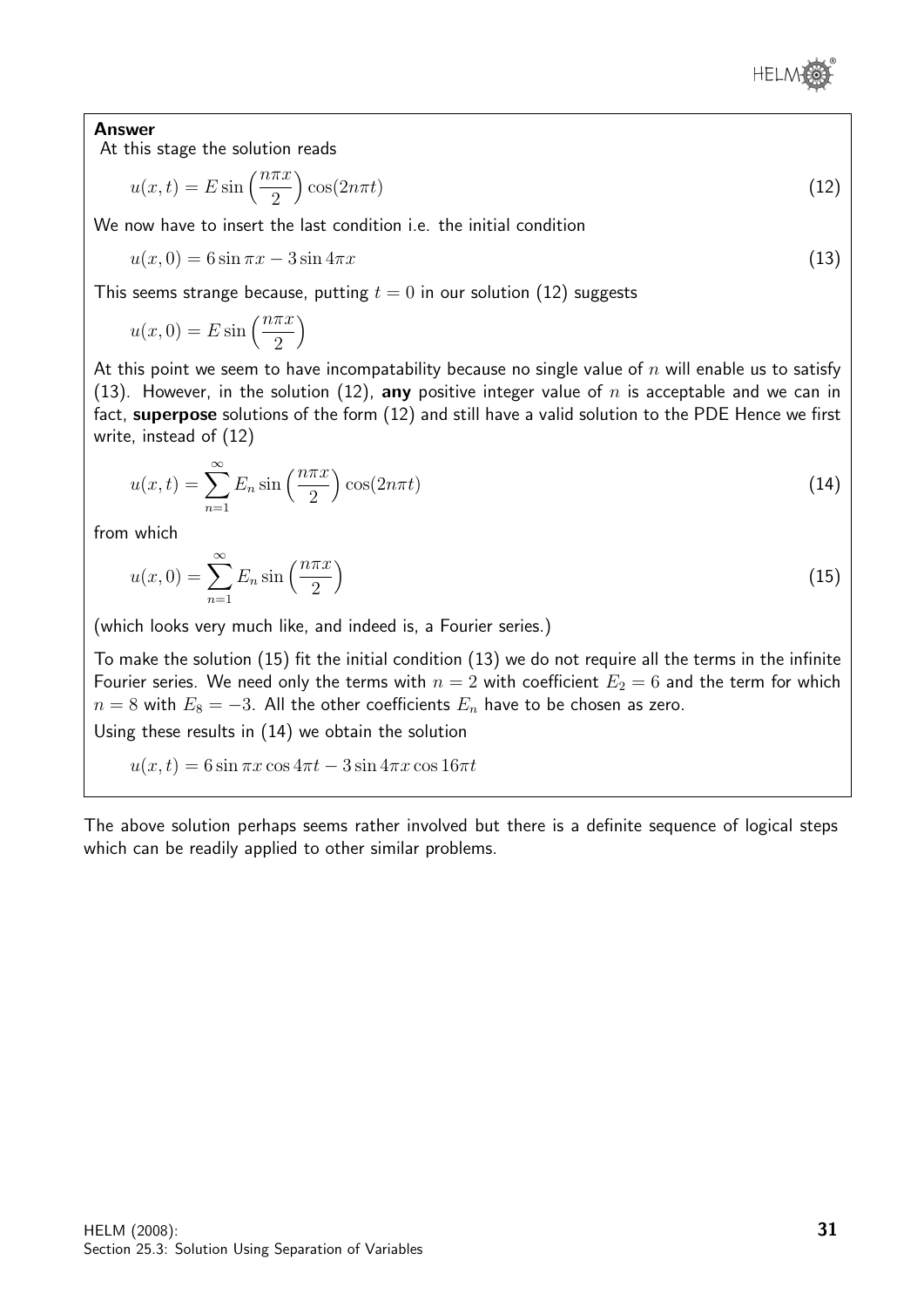

# **Engineering Example 1**

# **Heat conduction through a furnace wall**

# Introduction

Conduction is a mode of heat transfer through molecular collision inside a material without any motion of the material as a whole. If one end of a solid material is at a higher temperature, then heat will be transferred towards the colder end because of the relative movement of the particles. They will collide with the each other with a net transfer of energy.

Energy flows through heat conductive materials by a thermal process generally known as 'gradient heat transport'. Gradient heat transport depends on three quantities: the heat conductivity of the material, the cross-sectional area of the material which is available for heat transfer and the spatial gradient of temperature (driving force for the process). The larger the conductivity, the gradient, and the cross section, the faster the heat flows.

The temperature profile within a body depends upon the rate of heat transfer to the atmosphere, its capacity to store some of this heat, and its rate of thermal conduction to its boundaries (where the heat is transferred to the surrounding environment). Mathematically this is stated by the heat equation

$$
\frac{\partial}{\partial x}\left(k\frac{\partial T}{\partial x}\right) = \rho c \frac{\partial T}{\partial x} \tag{1}
$$

The thermal diffusivity  $\alpha$  is related to the thermal conductivity k, the specific heat c, and the density of solid material  $\rho$ , by

$$
\alpha = \frac{k}{\rho c}
$$

## Problem in Words

The wall (thickness L) of a furnace, with inside temperature  $800^{\circ}$  C, is comprised of brick material [thermal conductivity =  $0.02$  W m<sup>-1</sup> K<sup>-1</sup>)]. Given that the wall thickness is 12 cm, the atmospheric temperature is  $0^{\circ}$  C, the density and heat capacity of the brick material are  $1.9\,$  gm cm $^{-3}$  and  $6.0$  J kg $^{-1}$  K $^{-1}$  respectively, estimate the temperature profile within the brick wall after  $2$  hours.

## Mathematical statement of problem

Solve the partial differential equation

$$
\frac{\partial}{\partial x}\left(k\frac{\partial T}{\partial x}\right) = \rho c \frac{\partial T}{\partial t} \tag{2}
$$

subject to the initial condition

$$
T(x,0) = 800\sin\frac{\pi x}{2L}
$$
\n<sup>(3)</sup>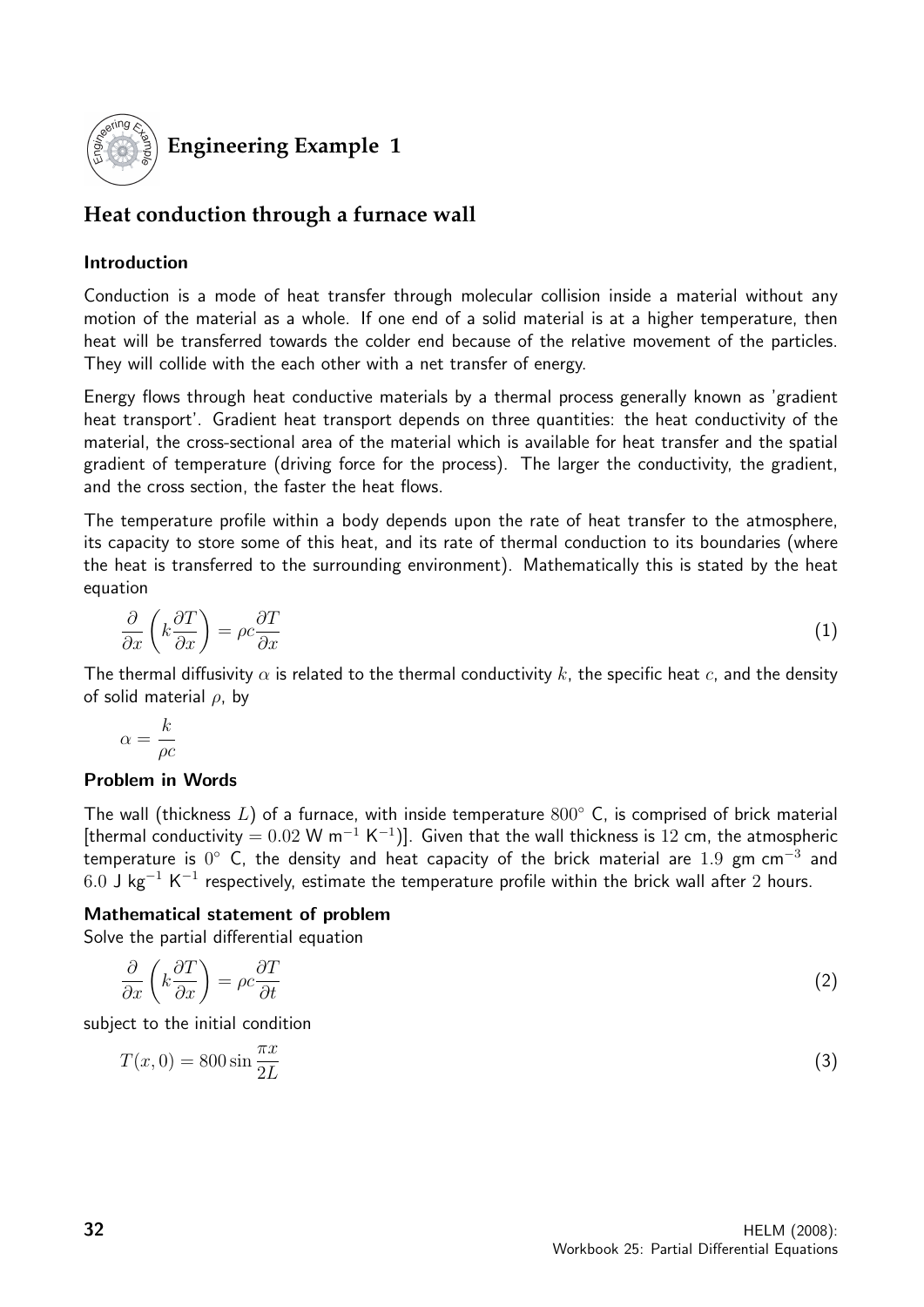® **HELMI** 

and boundary conditions at the inner  $(x = L)$  and outer  $(x = 0)$  walls of

$$
T = 0 \qquad \qquad \text{at} \qquad x = 0 \tag{4}
$$

and

$$
\frac{\partial T}{\partial x} = 0 \qquad \qquad \text{at} \qquad x = L \tag{4b}
$$

Find the temperature profile at  $T = 7200$  seconds  $= 2$  hours.

### Mathematical analysis

Using separation of variables

$$
T(x,t) = X(x) \times Y(t) \tag{5}
$$

so Equation (2) becomes

$$
\frac{Y'}{Y} = \alpha \frac{X''}{X} = K \tag{6}
$$

Using values of  $K$  which are zero or positive does not allow a solution which satisfies the initial and boundary conditions. Thus,  $K$  is assumed to be negative i.e.  $K=-\lambda^2$ . Equation (6) separates into the two ordinary differential equations

$$
\frac{dY}{dt} = -\lambda^2 Y
$$

$$
\frac{d^2 X}{dx^2} = -\lambda^2 \alpha X
$$

with solutions

$$
Y = Ce^{-\lambda^2 t}
$$
  

$$
X = A^* \cos \frac{\lambda}{\sqrt{\alpha}} x + B^* \sin \frac{\lambda}{\sqrt{\alpha}} x
$$

and

$$
T = X \times Y = e^{-\lambda^2 t} \left\{ A \cos \frac{\lambda}{\sqrt{\alpha}} x + B \sin \frac{\lambda}{\sqrt{\alpha}} x \right\}
$$
 (8)

where  $A = A^* \times C$  and  $B = B^* \times C$ .

Setting  $T = 0$  where  $x = 0$  (Equation (4a)) gives  $A = 0$  i.e.

$$
T = Be^{-\lambda^2 t} \sin \frac{\lambda}{\sqrt{\alpha}} x \tag{9}
$$

and hence

$$
\frac{dT}{dx} = B \frac{\lambda}{\sqrt{\alpha}} e^{-\lambda^2 t} \cos \frac{\lambda}{\sqrt{\alpha}} x \tag{10}
$$

Setting  $\frac{dT}{dt}$  $\frac{du}{dx} = 0$  where  $x = L$  (and for all  $t$ ), Equation (4b) gives one of the conclusions,